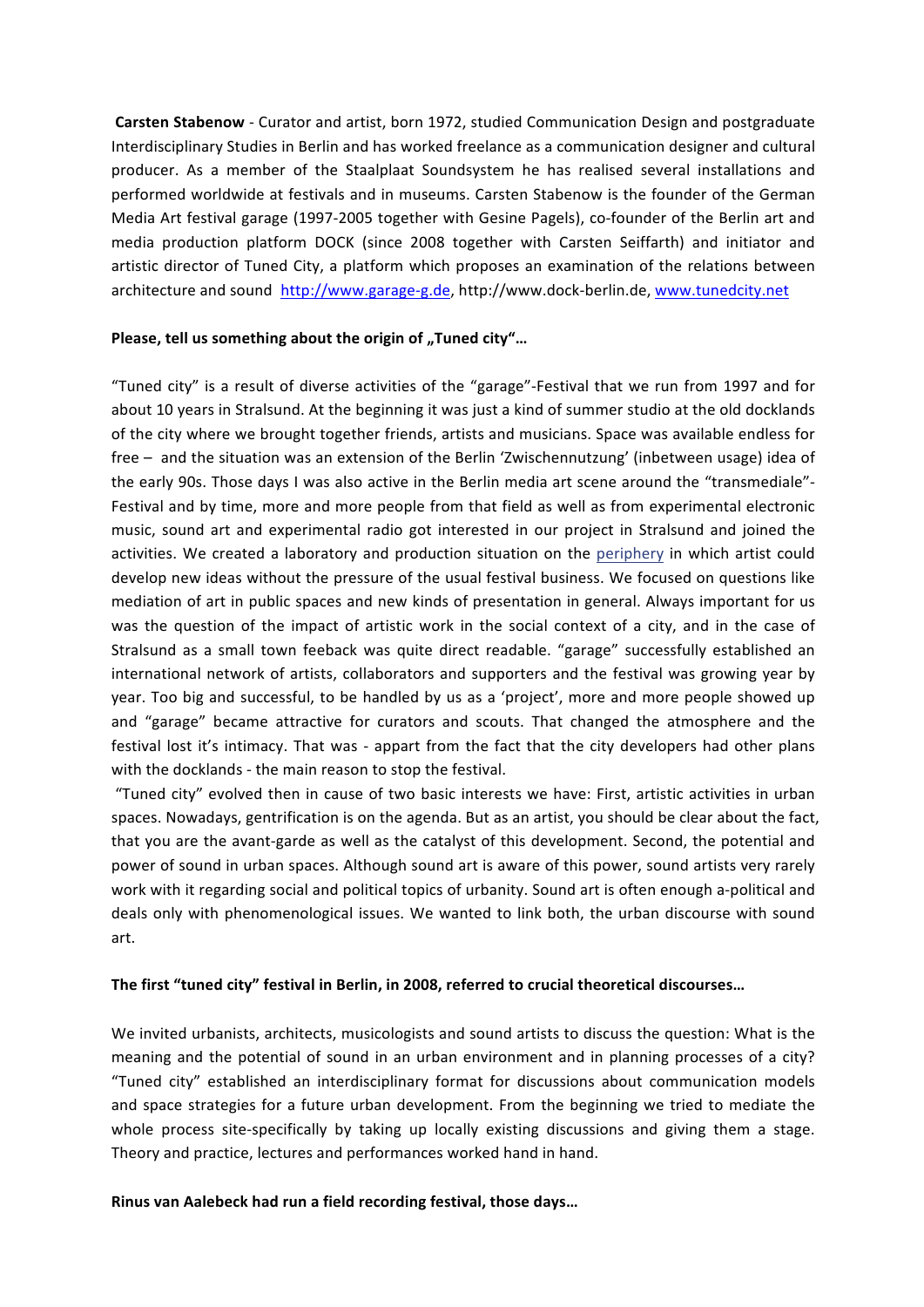Rinus war running this festival already since 2006 and we invited him to curate a performance night for "Tuned city". Field recording was an important topic for us because for the relationship between architecture and sound, listening as such is essential. We realized that it is important to create a basic understanding of acoustics. Among architects as well as urbanists there exists a general ignorance regarding aspects of sound. Thus, field recording and phonography are important tools to create sensitiveness. I for myself have a critical attitude regarding the 'field recording topic' as it has become a fashion. Often enough the playback does neither refer logically to the record situation nor to the material itself. Even if you reproduce a record in a four- or eight-channel-mode you do not reproduce the original space with it. Very rarely a record reanimates an original atmosphere. John Grzinich, a field recording artist, a good friend and our co-producer for "Tuned city" in Estonia, describes field recording as an act of photography, in terms of focus, depth of field etc.. I for myself do favor to snap. I do not focus on the sound quality of a recording but on the quality as a document. The essential question is always a cultural one: What do I intend to identify with field recordings? Don't get me wrong, field recording can be an effective tool for analysis as well as an essential aspect of artistic expression I'm just a bit annoyed by the inflationary occurrence.

# Your approach is to link urban planning with sound art and to research sound as an urban practice. Sound has two aspects: the making and the listening. Could you describe a situation you experienced in that people did listen differently for the first time?

In fact that is what we try all the time, to create situations in which people listen differently. For instance in the performance 'infrasound' by Randy Yau + Scott Arford when many people at the audience realised for the first time that you can hear with your whole body. Or in the performances of Thomas Ankersmit that you can use a saxophone as sensing device and tell a story about the dimensions, physical properties and materials of a space. The same we experienced with Lukas Kühne's Chromatico wich gives you a direct impression of the relation of sound and space, both visually and acoustically. Or less obvious - sometimes when you focus people of a certain fact they normaly would not pay attention to, like the occurence of a phenomenon we discovered during our research in Tallinn - known from the temple of Chichén Itzá in Cancún Mexico. Clapping your hands while approaching the main steps of the temple creates a unique effect, that sounds like a bird chirp. People say that temple was build so in order to communicate with the sacred birds living in the forest close by. The same effect can be heard when approaching Linnahall - a massive architectural relic from the 1980 olympics in Tallinn and ended up as one , acoustic landmark' during our research. In the moment you can contextualizes something like this, people hear it different and are fascinated to explore things by themself...

## "Tuned city" takes up architecture as sounding reality and sound as space practice. Is this the **intersection of urban planning as well as urban identity discourses?**

Yes, this is the basis. There is no sound without space and no space without sound. But space can be understood as a constructed as well as a metaphorical, social or imagined space. Artists like Bernhard Leitner or Maryanne Amacher, to name just a few, created spaces by sound. We have been very surprised every now and then that architects just do not know this potentials. Very seldom sound aspects are incorporated in a planning process (if it's not about a space for music), planners very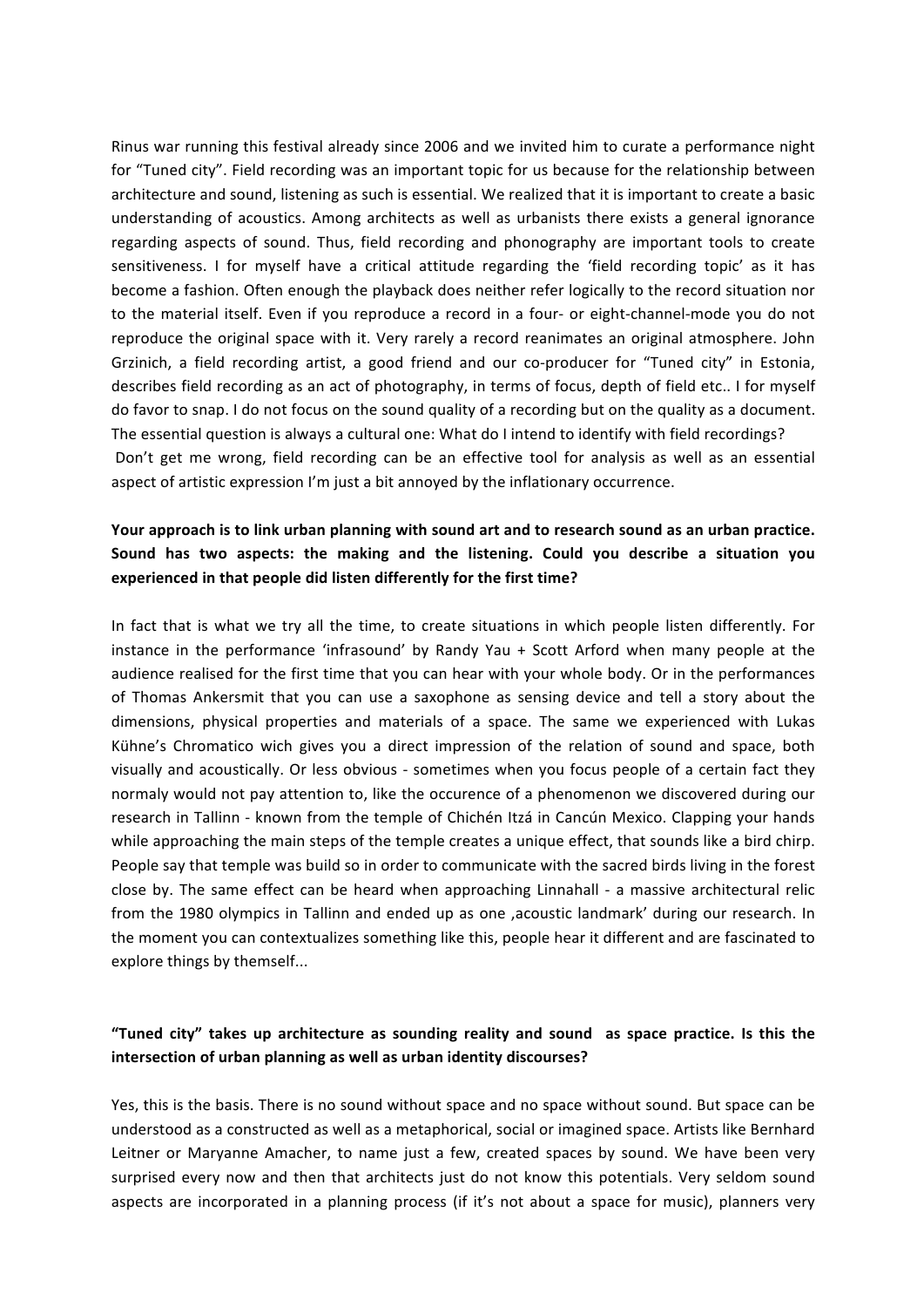often speak about athmospheres or the ephemeral city but the fact that a good part of our sensorium for space is acoustic seems not to play a role. In comparison to that, the film industry is miles ahead in creating artificial sound spaces. But in the meantime there are tools for architects to hear the acoustic of a room in advance. There is a slow evolution of a new holistic thinking.

But even the 'classical' building acoustics is an unloved child for many. With "Tuned city" we raise the question why it is like that and one assumption is that they just do not have to think about it because the acoustic of a space can be improved afterwards  $-$  with technical amplification or the use of surface materials for diffusion and absorbtion. A popular example for this is the plenar hall of the old Bundestag in Bonn which had to be changed with a lot of efforts when the opening ended in an acoustic desaster. One of our aims is to spread knowledge of simple acoustic facts. But this is a longterm process.

Max Neuhaus once said: The sound of a highly frequented motorway has almost the same frequency spectrum and decibel level as the ocean but nobody would like to live close to a motorway. Noise is just an indicator. If you want to avoid it, it is not enough to construct noise barriers but you have to question the whole traffic system. We are interested in noise as a complex cultural phenomenon you can read and decipher. It is absolutely not enough and even dangerous to simplify and to set noise against silence.

# There is one approach to say: Let us listen in a different way. And there is another approach to say: Let us construct in a different way...

One follows the other. It is about creating sensitiveness at both sides. Sound is a socio-cultural marker that you can read and analyze. We try to link people from both sides of the discourse and to produce and present good examples of collaborations.

## **What is the future of "Tuned city"?**

The discussion of the intersection of architecture and sound was caught up by reality here in Berlin during the last years. With "Tuned city" we did not want to establish a kind of institutionalized festival routine but we intend to continue the dialogue and like to link it to urban practice, ideally in different cultural contexts. Tallinn 2011 was the first step into this direction. It would be even more interesting to leave our cultural sphere and to enter spaces where sound has different meanings and functions. E.g. Kairo, the loudest city on earth with an unbelievable rich culture of sounds, where kinds of non-verbal acoustical communication still exist. Imagine the different crafts, the shoe blacker knocking their wooden brush on their benches, the drivers of gas bottles when they announce themselves by beating on the cylinders with metal sticks, or the big markets with their barkers and their melodious screaming tuned to each other, the muezzins crying prayers through flat band horn speakers... There it becomes obvious that sound is more than language, music and result of machanization.

We are invited to Brussel next year to organize something in collaboration with "Sounds of Europe" and with the local scene of universities, the broadcast and media scene. We always look for local partners to root a discourse locally. And then we are invited to Montevideo (Uruguay) and a couple of other places, but we want to develop things carefully, the topic is too important for us..

Interviewer: Sonja Heyer, born 1965, Germany. She graduated as Musician from the Academy of Music Dresden and as Sociologist and Social Anthropologist from Freie